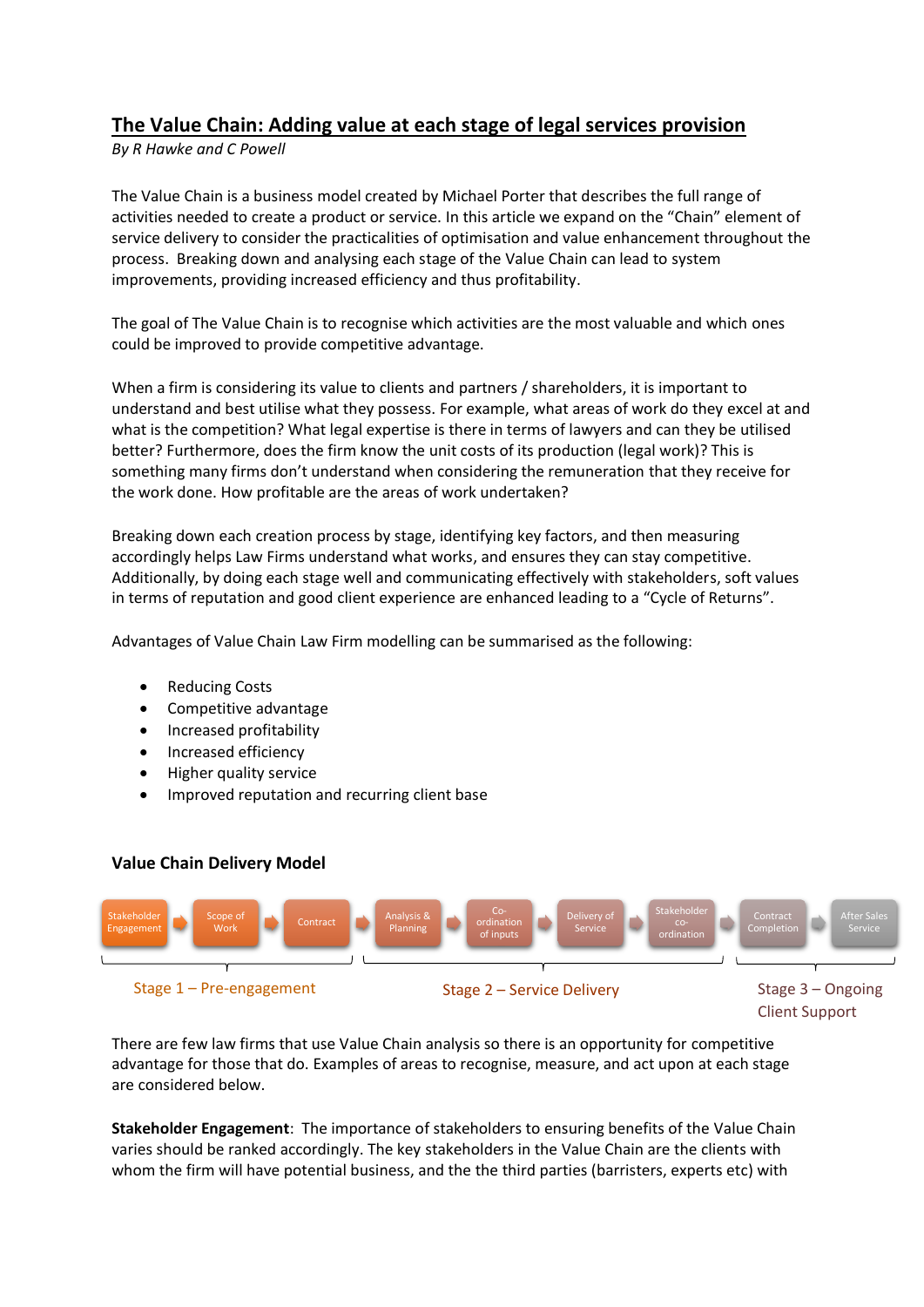whom ensuring good working synergies on matters will help deliver value. Additionally, staff engagement is vital and reviewing culture and measuring staff well-being can do this. Staff feedback and ratios on staff turnover are examples of measurements. Client engagement comes through awareness (marketing), and previous delivery of service (Net Promoter Score and other feedback methods).

**Scope of Work**: Clearly understanding your client's needs is an essential part of both building the relationship and building credibility that an outstanding service will be delivered. Articulation of this forms part of the initial proposal and once refined, becomes a core part of your contract. Within the legal and all other service industries the product is the expertise offered and the skills applied to achieve a specialist service. Having written clarity at the outset of items such as deliverables, communication rhythms, roles and responsibilities, limitations etc all help to manage stakeholder expectations and leads to a quality experience for your clients.

**Contract**: Further to the Scope of Work, the Contract underpins the formal agreement leading to commencement of activities. Part of the contracting process should include a 'checklist' to verify the due diligence has been employed thus protecting the interests of the firm, and client, during the delivery of services.

- Have credit checks been undertaken?
- Have the relevant communications been made (client care letter etc)?
- Does the client understand the scope, scale and duration of the work?
- Have all contract clauses been understood and agreed?
- Have costs and invoicing structure been clearly communicated and understood?
- Is there a fee structure included for additional works to the current Scope of Work?

It is critical to understand fee-earners costs per hour (salary & overhead) to allow for commercial costing and this will be applied when pricing. It is recommended that a proportion of money is paid on account with the upfront 'proportion' quantified against risk.

The Contract between the organisation and client should be as simple and short as is safely possible. The purpose of a Contract is to protect both parties against mis-understandings and unknowns, and being able to conclude this stage efficiently will provide assurance to clients that they have chosen the best legal firm to support their activities – thereby adding Value.

**Analysis & Planning**: Having agreed the work that will be done its imperative the goodwill of the client is retained by following that plan, with work being done efficiently and within an agreed timescale. For internal management, a set of workflows should be adopted (ideally through a Case Management System) to guide the process of providing the legal service in the most cost / time efficient way whilst maintaining quality. The workflow might include standardised documentation, 'what/if' scenarios, and stage requirement reminders for example. In essence it is to ensure the most efficient delivery through critical path analysis (CPA).

**Co-ordination of inputs**: Inputs are drawn from (1) the Client's objective and Scope of Work, (2) receipt of information from and negotiation with  $3<sup>rd</sup>$  parties, and (3) team expertise. The workflow should be utilised via the most efficient application of these inputs against use of staff based on expertise and cost rates. Having a fee-earner database that considers expertise required for specific work compared to availability can aid efficiency.

**Delivery of Service**: Delivery is where everything needs to come together in terms of legal process, interpretation, and application, third party co-ordination, client advice, and general process /